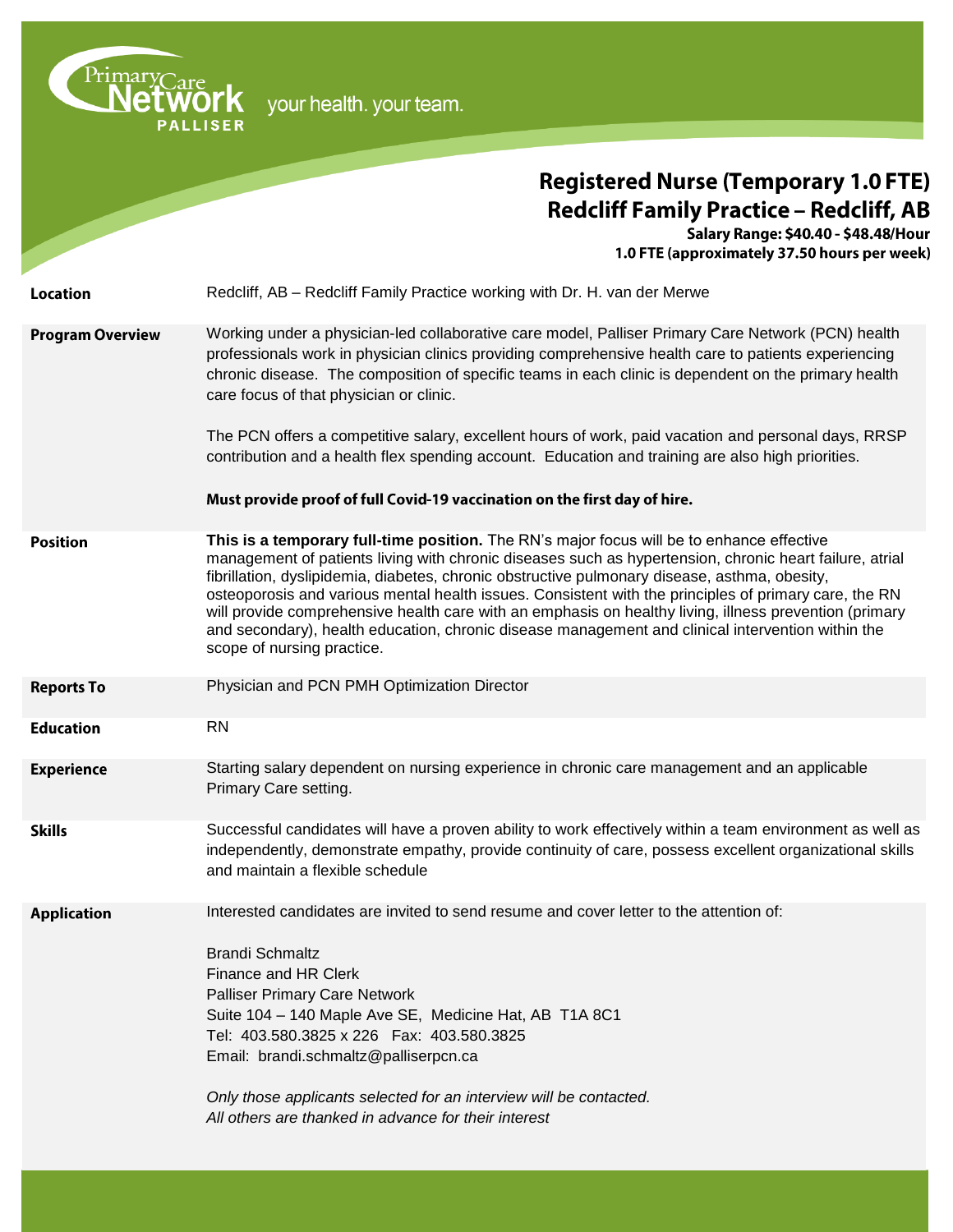# **Job Description**

# **(A) Position Identification:**

**Title:** Primary Care Registered Nurse

**Supervisor:** Primary Care Physician and Primary Care Network PMH Optimization Director

# **(B) Position Summary:**

- Consistent with the principles of primary health care, provides access to basic health care within the scope of nursing practice for individuals experiencing chronic/complex health problems.
- Working with other multidisciplinary team members, the RN provides comprehensive health care with an emphasis on healthy living, illness prevention (primary and secondary), health education, chronic disease management, and clinical intervention.
- In collaboration with a physician, develops and implements a health plan with clients and evaluates success in meeting this plan.
- Provides ongoing service coordination and links clients with Alberta Health Services and other community resources.
- Adopts a long-term approach to client care consistent with the philosophy of family-centered nursing and as a means of ensuring continuity of care for the client.
- The RN is involved in all aspects of the Primary Care Network, including implementation, education, research and evaluation.

# **(C) Key Duties & Responsibilities:**

#### **1. Initial Assessment with Each New Client (Range of 30 – 60 minutes) 35%**

- Conducts comprehensive initial client assessments on referred clients, including a complete health history (medical, presenting condition/problem, functional abilities, social context, cultural well-being, emotional, individual coping strategies, support systems, value systems), completes physical examination, and any other information relevant to the development of the clients' health plan.
- Acquires and maintains a comprehensive understanding of recommended screening for the early identification of chronic disease, including the expertise to recognize deviations from normal results.
- Assesses client needs by collecting, integrating, and validating a wide range of complex information.
- Develops and implements individual health plans with a focus on illness prevention and health education.
- Applies principles of population based client care to the physician panel of patients.
- Utilizes behavior modification strategies, establishes goals collaboratively with the client, and strives to achieve established targets.
- Identifies educational requirements and readiness of client as a component of an overall health assessment.
- Employs health promotion and health education strategies to support behavior changes conducive to health (e.g. smoking cessation, weight management, psychological distress, and adherence to recommended lifestyle changes).
- Prepares and presents individualized lifestyle education to clients and their support system. Utilizes adult learning principles, best practice guidelines, and a variety of audiovisual aids into all presentations. May assist the PCN in acquiring, researching, designing/developing and evaluating written education resources to distribute to clients and their support system.
- Acquires and maintains a comprehensive understanding of health/social services and referral processes, including diagnostic services, specialists, hospital care, rehabilitation and support programs, educational programs and community based health agencies. Refers to Alberta Health Services and other community programs as appropriate and acceptable to the client and Primary Care Physician.
- Documents the assessment, care plan, intervention, and evaluation for client care.
- Communicates, collaborates and works cooperatively with the Primary Care Physician, other involved health care providers, the client, and support system towards achievement of mutual goals and quality client care.

### **2. Client Follow-up Visits (Range of 20 – 30 minutes) 50%**

- Provides clinical triage services including recognizing deviations from normal. Identifies urgent from non-urgent, and provides appropriate services or referral.
- Applies recognized guidelines and best practices to screening, monitoring, and nursing assessment of clients' physical and emotional well-being.
- Evaluates, revises and continues to implement individual health plans with a focus on illness prevention and health education.
- Assists and supports the client to follow through on prescribed medical interventions, diagnostic testing, and other health care interventions. Informs and educates clients regarding the meaning and implications of test results and prescribed interventions.
- Identifies and, within the scope of nursing practice, manages disease prevention (e.g. immunization, sexual practices), acute and chronic illness related conditions (e.g. colds, arthritis, asthma, diabetes).
- Regularly monitors, evaluates, and adjusts the health plan based on effectiveness of interventions and/or changes in condition or environment, in collaboration with the client, family physician, and team members.
- Engage and motivate the client in primary and secondary preventive activities and self-care. Encourages maximum independence and accountability for self-care according to the client's capacity.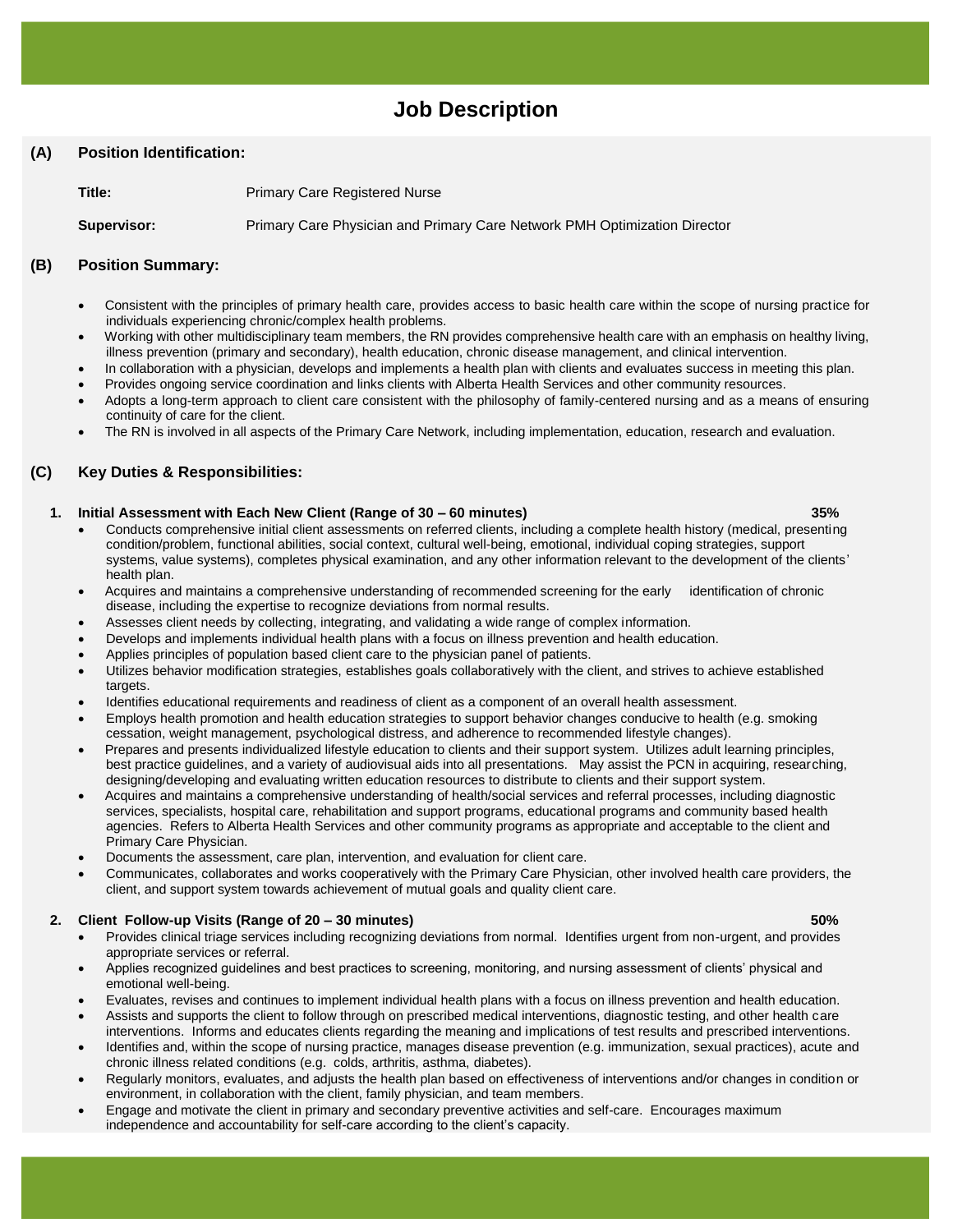- Supports the client to find personal balance in adjusting to the developmental stages of living with optimal dignity and selfdetermination.
- Initiates or participates in client case conferences in order to ensure coordinated, comprehensive, and holistic services.
- Monitor client compliance with risk reduction plans and/or self-care. Deviations from the care plan and/or exacerbation in the client's condition are reported to the family physician for follow-up.

#### **3. Data Entry 10%**

- Using computerized and/or paper systems, tracks client assessments and outcomes.
- Interprets and analyses data, creates written reports of analysis.
- Completes stats and reporting as outlined by the Education & Clinical Supervisor.
- Prepares and completes client documentation and discharge summaries.
- Schedules client appointments, enters statistics, and creates educational presentations.
- Researches and develops PCN procedures and guidelines to reflect best practice and ensure client and staff safety.
- Liaisons with Alberta Health Services and various community health care providers regarding client care and referrals.
- Participates in program and patient quality improvement practices.

#### **4. Education**

- Conducts and participates in continuing education of Primary Care Network staff and Alberta Health Services staff regarding primary care of chronic/complex health conditions.
- Acquires and maintains expertise in the management of chronic diseases consistent with national guidelines and best practices.
- Acquires and maintains certification or stays current in one or more chronic disease or other population-specific roles (e.g. certified diabetes educator, certified respiratory educator, foot care specialist)

#### **5. Clinical Supervision 5%**

- Trains and orientates other Palliser Primary Care Network staff, where requested.
- Ensures safe practices are carried out.

#### **6. Health Professions Act**

- Renews nursing license and forwards a copy to the PCN Administrative Assistant annually.
- Maintains current active registration status throughout the duration of employment.
- Maintains continuing competency as required by CARNA.
- Adheres to established Code of Ethics as applicable to the regulatory college.

#### **7. Restricted Activities**

Performs restricted activities as permitted under the regulation of the College and Association of Registered Nurses of Alberta

### **(D) Complexity and Independent Judgment:**

- Under limited supervision, works collaboratively with clinic staff scheduling appointments and arranging for follow-ups or referral of clients to other services.
- Must be confident with knowledge, skills and abilities to ensure a safe environment for the client.
- Required to prioritize time, workload and clients to ensure efficient, effective care provided in a fast paced environment.
- Requires leadership, problem solving and conflict resolution skills.
- The job primarily requires the application of established primary care and chronic/complex disease management guidelines. Depending on the needs and direction of the family physician, some methods and procedures may be adapted.

#### **(E) Accountability/Consequence of Error:**

- Requires judgment/action which may impact health of the patient.
- Accountable for services provided.
- Bases treatment and care on best practice, target levels and aware of critical clinical values.
- Strives for optimal personal health and well-being.
- Takes responsibility for own actions and decisions.

### **(F) Supervision:**

- Supervised by:
	- o Primary Care Physician
	- o Primary Care Network PMH Optimization Director